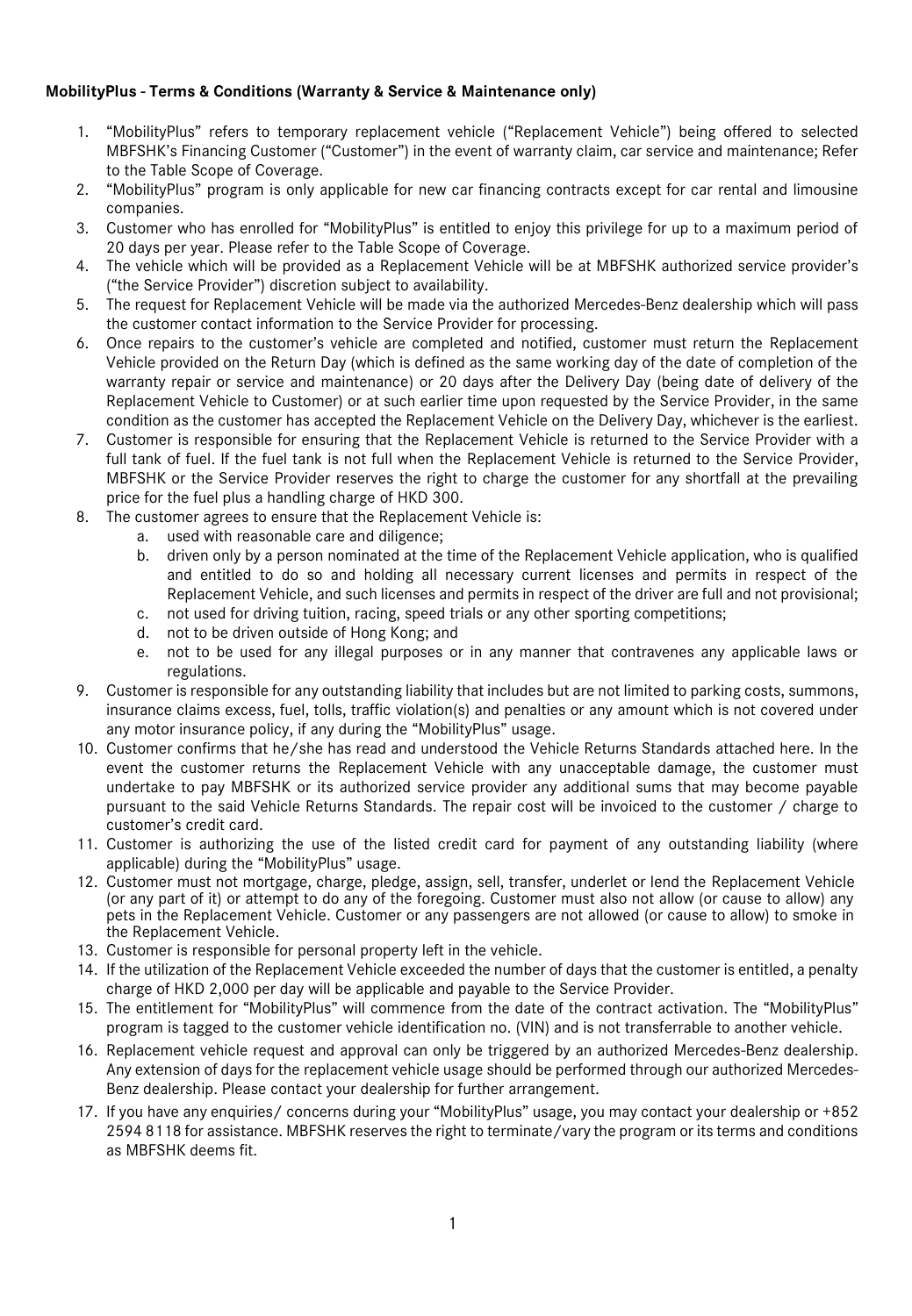- 18. "MobilityPlus" is only applicable to the following:
	- a. For Agility & Balloon Hire Purchase contracts up to 2 years depending on the contract tenure. Any extension of the tenure of contract would not give the customer entitlement to extend "MobilityPlus";
	- b. For Finance Lease & non-Balloon Hire Purchase contracts up to the end of the first year depending on the contract tenure. Any extension of the tenure of contract would not give the customer entitlement to extend "MobilityPlus".
- 19. Customer shall indemnify MBFSHK and/or the Service Provider against all liabilities, costs, expenses, damages, losses (including but not limited to any direct, indirect or consequential losses, loss of profit, loss of reputation and all interest, penalties and legal costs and expenses) suffered or incurred by MBFSHK and/or the Service Provider arising out of or in connection with:
	- a. any breach, negligent performance or non-performance of this agreement by Customer;
	- b. any damage, loss, theft or destruction of the Replacement Vehicle (which is not covered by any motor insurance policy) arising out of and in connection with Customer's use of the Replacement Vehicle;
	- c. any claim made against Us by a third party arising out of or in connection with the performance of this Agreement or Customer's use of the Replacement Vehicle to the extent that such claim arises out of the breach, negligent performance or failure or delay in performance of this agreement by Customer;
	- d. all fines and fixed penalties incurred by Customer but payable by the Service Provider by virtue of any law applicable to the use of the Replacement Vehicle (including, in addition to any such fine or penalty, a HKD300 fee for handling each of such payment).
	- e. any excess charges arising out of and in connection with an insurance policy which the Service Provider maintain with respect to the Replacement Vehicle.
- 20. Customer must report any accident, losses or damage to or involving the Replacement Vehicle to the police, and the Service Provider immediately via Emergency Hotline (Tel +852 2193 5839) and submit a full report to the Service Provider with any information that the Service Provider requests in respect of the accident, losses or damage. Further, Customer must obtain the full names, addresses and particulars of the persons involved in the accident, losses or damage and the full names, addresses and particulars of any witnesses. If Customer is not able to comply with any of these conditions, Customer will be personally responsible for the costs of repair of the Replacement Vehicle and any other vehicles involved in the accident, losses or damage and any other losses that MBFSHK or the Service Provider may suffer as a result of the accident, losses or damage. In addition, Customer is responsible for any cost related to the repair work not covered by insurance policy.
- 21. In case of any dispute, MBFSHK reserves the rights of final and conclusive decision.

*This terms and conditions are subject to changes without prior notice.* 

| Product                                            | <b>Finance Package</b>                                                                                                                                                                                                                              |                                                                                                                                                                                                                                                               |
|----------------------------------------------------|-----------------------------------------------------------------------------------------------------------------------------------------------------------------------------------------------------------------------------------------------------|---------------------------------------------------------------------------------------------------------------------------------------------------------------------------------------------------------------------------------------------------------------|
|                                                    | <b>Warranty Claim</b>                                                                                                                                                                                                                               | <b>Service &amp; Maintenance</b>                                                                                                                                                                                                                              |
| <b>Scope Coverage</b>                              | Replacement Vehicle is available in case of the vehicle<br>required to stay in the authorized Mercedes-Benz<br>dealership for more than 48 hours (inclusive of<br>weekend/public holidays) for warranty repair<br>confirm/certified by the Dealers. | Replacement Vehicle is available in case of the vehicle<br>required to stay in the authorized Mercedes-Benz<br>dealership for more than 48 hours (inclusive of<br>weekend/public holidays) for service and maintenance<br>confirmed/certified by the Dealers. |
| <b>Replacement Car</b><br><b>Utilization Limit</b> |                                                                                                                                                                                                                                                     | 20 days per year<br>(Up to maximum of 5 times per year and accumulate usage is capped at 20 days per year)                                                                                                                                                    |

### **Table Scope of Coverage**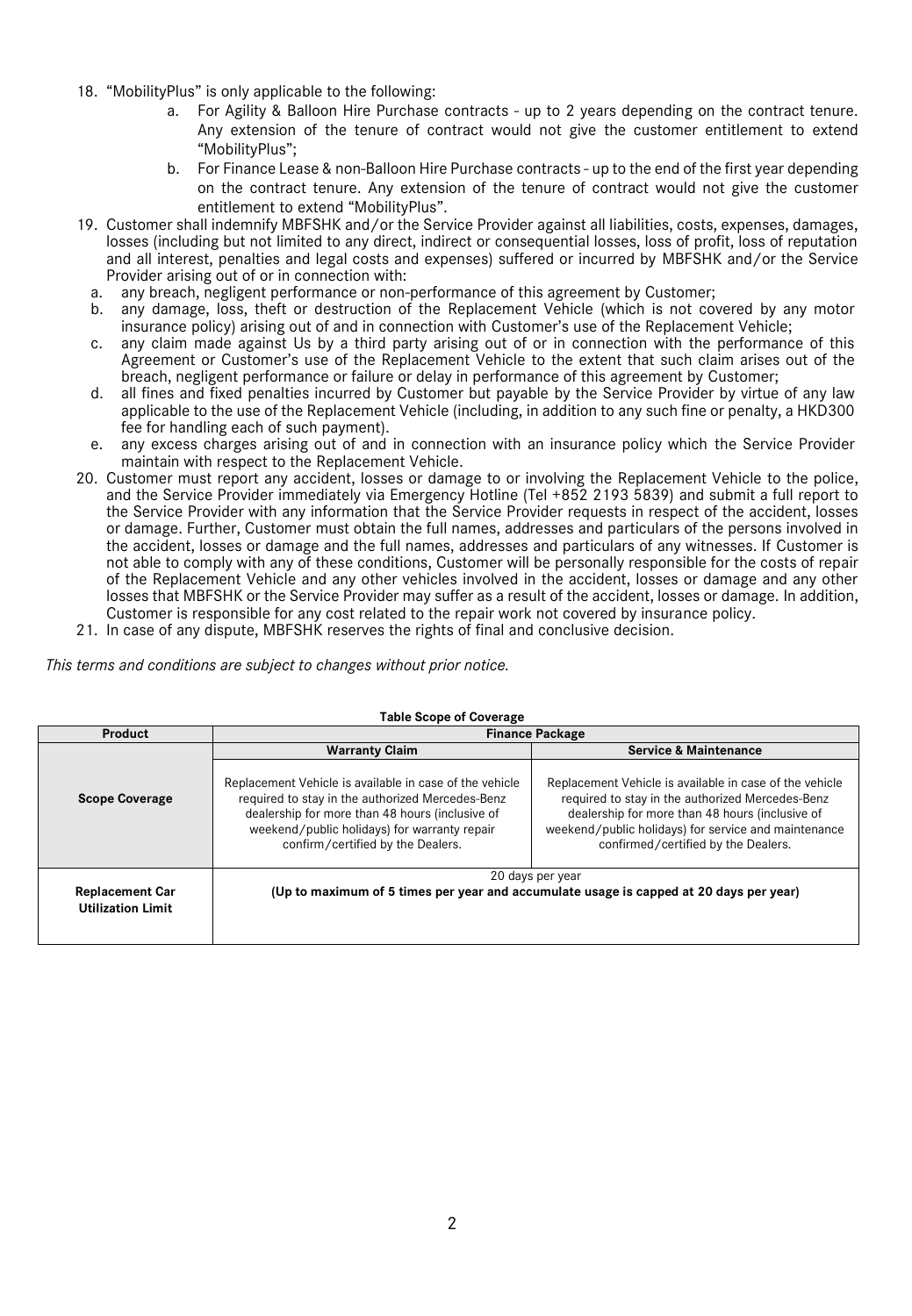### **Vehicle Return Standards - Fair Wear and Tear**

### **1.1. Body and Paint**

There will be no charge for light damage. The most severe dents will be repaired as cost effectively as possible, but damage that has penetrated the base coat will be charged. Any vehicle wraps or livery will need to be removed and the vehicle returned to its original factory colour.

| <b>Acceptable</b>                                                                                                                                                                                                                                                                                                                                                                                                                                                                                                                                                                                                       | <b>Not Acceptable</b>                                                                                                                                                                                                                                                                                                                                                                                                                                                                                                                                                                                                                                                                                                                                                                                                                                                                                                                                                                                                                                                                           |
|-------------------------------------------------------------------------------------------------------------------------------------------------------------------------------------------------------------------------------------------------------------------------------------------------------------------------------------------------------------------------------------------------------------------------------------------------------------------------------------------------------------------------------------------------------------------------------------------------------------------------|-------------------------------------------------------------------------------------------------------------------------------------------------------------------------------------------------------------------------------------------------------------------------------------------------------------------------------------------------------------------------------------------------------------------------------------------------------------------------------------------------------------------------------------------------------------------------------------------------------------------------------------------------------------------------------------------------------------------------------------------------------------------------------------------------------------------------------------------------------------------------------------------------------------------------------------------------------------------------------------------------------------------------------------------------------------------------------------------------|
| Minor body dents, typically those caused by door-to-door<br>(a)<br>contact, provided that:<br>they are less than 2cm in diameter - maximum one dent<br>per panel to maximum of two dents<br>If more than two dents exist, the most severe ones should<br>be repaired<br>Light surface scratches not through the top coat which<br>(b)<br>can be removed by polishing/touch up.<br>Any chipping of paintwork that can be attributed to<br>(c)<br>normal usage (e.g. chips caused by stones flying off public<br>road surfaces) provided that they do not penetrate the<br>vehicle base coat nor show signs of corrosion. | Any excessive chipping of paintwork arising from non-public<br>(a)<br>road use e.g. gravel drives, industrial sites or private roads.<br>Any chipping and scratching of paintwork that has penetrated<br>(b)<br>the base coat and/or has caused corrosion of any kind which<br>cannot be polished out.<br>Dents on swage lines or folder edges. Dents on high profile<br>(c)<br>panels, i.e. bonnets/wheel arches, etc.<br>Industrial, chemical fall-out or other forms of contamination.<br>(d)<br>Body panel misalignment not consistent with manufacturer's<br>(e)<br>finish.<br>Previous body repairs and paint rectification if there is<br>(f)<br>evidence of poor colour match, ripples, preparation marks,<br>visible overspray, masking lines or excess dirt in paint. Excess<br>paint chips which detract from the overall appearance of<br>Replacement Vehicle, or panel.<br>Under-body damage affecting the structural integrity of the<br>(g)<br>Replacement Vehicle.<br>Damaged aerials. Drilled holes for telephone aerial fittings<br>(h)<br>where the aerial has been removed. |

### **1.2. Bumpers and Body Mouldings**

| Acceptable                                                                                                        | <b>Not Acceptable</b>                                                                                                                                                                                                                                                                                                        |  |
|-------------------------------------------------------------------------------------------------------------------|------------------------------------------------------------------------------------------------------------------------------------------------------------------------------------------------------------------------------------------------------------------------------------------------------------------------------|--|
| Scuff marks up to 5cm, which do not adversely affect the<br>(a)<br>overall appearance of the Replacement Vehicle. | Discoloured, loose, cracked, distorted, gouged or split<br>(a<br>bumpers and mouldings that require replacement, plastic<br>welding or painting.<br>Dented bumpers and/or any dents penetrating through to the<br>(b)<br>base material where painted.<br>Repairs not conforming to original finish and specification.<br>(c) |  |

#### **1.3. Glass**

|     | Acceptable                                                                                                                                               |            | <b>Not Acceptable</b>                                                                                                                                              |  |
|-----|----------------------------------------------------------------------------------------------------------------------------------------------------------|------------|--------------------------------------------------------------------------------------------------------------------------------------------------------------------|--|
| (a) | Chips on windscreen, which are less than 0.5cm, providing<br>they do not obscure the driver's line of vision to a<br>maximum of two per windscreen.      | (a)<br>(b) | Scratches and cracks in glass or stone chips with signs of<br>cracking will need to be repaired.<br>Cracks or damage to the windscreen within the driver's line of |  |
| (b) | Headlamp lenses with minor chips, which do not detract<br>from the overall appearance of the Replacement Vehicle<br>or affect the efficiency of the lamp | (c)<br>(d) | sight.<br>Chips greater than 0.5cm.<br>Incompatible window etchings.                                                                                               |  |
| (c) | Light scratches around periphery of the windscreen.                                                                                                      | (e)        | All lamps must be operational, holes or cracks in the glass or<br>plastic covers of lamp units are not acceptable.                                                 |  |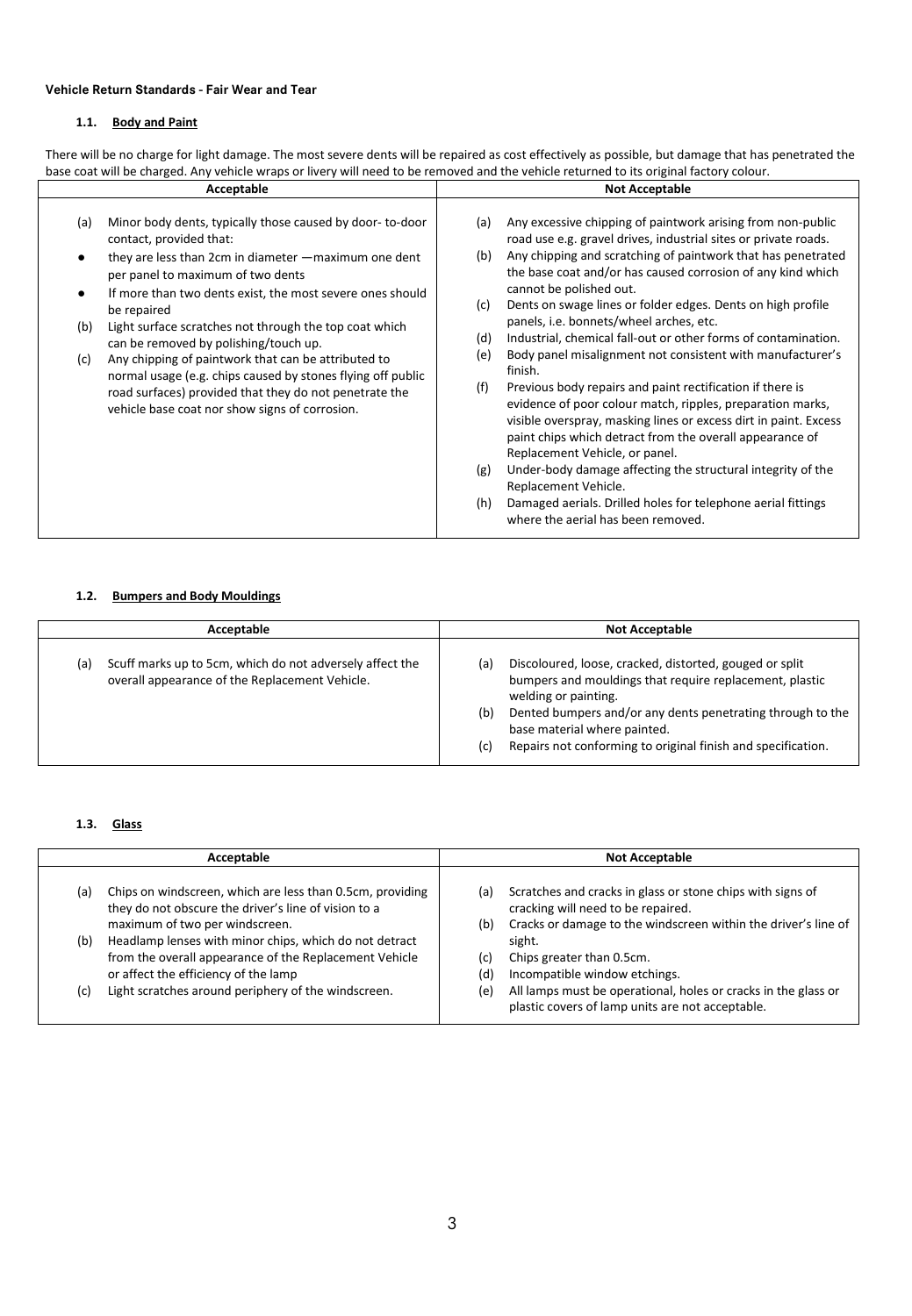# **1.4. Interior**

| Acceptable                                                                                                                                                                                                                              | <b>Not Acceptable</b>                                                                                                                                                                                                                                                                                                                                                                                                                                                                                          |  |
|-----------------------------------------------------------------------------------------------------------------------------------------------------------------------------------------------------------------------------------------|----------------------------------------------------------------------------------------------------------------------------------------------------------------------------------------------------------------------------------------------------------------------------------------------------------------------------------------------------------------------------------------------------------------------------------------------------------------------------------------------------------------|--|
| Normal wear and tear to carpets, trim, upholstery, etc.<br>(a)<br>Seat cover/trim repairs to a high standard.<br>(b)<br>Texture repairs or colour matching plugs resulting from<br>(c)<br>the removal of telephone/accessory equipment. | Burns to trim, seat covers, headlining and floor coverings<br>(a)<br>requiring repair.<br>(b)<br>Stains or discolouration of a permanent nature.<br>Tears, cuts, rips and holes through seat covers, headlining and<br>(c)<br>floor covering.<br>Broken or damaged interior mouldings trim pads, instrument<br>(d)<br>panel, sun visor or headlining, etc.<br>Holes resulting from the removal of telephone accessory<br>(e)<br>equipment. Telephone fitting kits should be left in-situ<br>wherever possible. |  |

The interior of your Replacement Vehicle must be in a good condition for the age and mileage of the vehicle. Full set of original Mercedes-Benz keys, codes, Owner's Manual must be complete and left in the Replacement Vehicle.

#### **1.5. Wheels and Tyres**

The replacement car must have matching tyres (of a size and premium brand, approved by the manufacturer) on each axle. Spare wheel, tire fit, warning triangle and vehicle jack must also be present.

| Acceptable                                                                                                                                                                                         | <b>Not Acceptable</b>                                                                                                                                                                                                                                                                                                                                |  |
|----------------------------------------------------------------------------------------------------------------------------------------------------------------------------------------------------|------------------------------------------------------------------------------------------------------------------------------------------------------------------------------------------------------------------------------------------------------------------------------------------------------------------------------------------------------|--|
| Scuffed sidewalls which can be cleaned.<br>(a)<br>Minor scuffing or damage under 2.5cm to the vehicle<br>(b)<br>alloy or steel rim edge or wheel face.<br>Minimum remaining tread of 0.3cm.<br>(c) | Tyres showing uneven wear indicating steering damage, i.e.<br>(a)<br>tyre tread feathering.<br>Remoulds and other substandard tyres.<br>(b)<br>Any gouge, crack, cut, torn or plugged tyre side wall.<br>(c)<br>Less than 0.3cm tread depth.<br>(d)<br>Cracked or distorted wheel trims.<br>(e)<br>Scuff chips and scratches exceeding 2.5cm.<br>(f) |  |

#### **1.6. Underside**

Our service technicians will check the underside of the vehicle for any impact damage.

| Acceptable                                                                                                                                                                                                                                      | <b>Not Acceptable</b>                                          |
|-------------------------------------------------------------------------------------------------------------------------------------------------------------------------------------------------------------------------------------------------|----------------------------------------------------------------|
| Minor dents and deformation, such as stone damage, as<br>(a)<br>long as they have not caused major corrosion. Any<br>suspected impact damage should be investigated and<br>dealt with professionally by a Mercedes-Benz Authorised<br>Workshop. | Significant damage or distortion to chassis components.<br>(a) |

# **1.7. Oil Leaks**

| Acceptable                                         | <b>Not Acceptable</b>                                    |
|----------------------------------------------------|----------------------------------------------------------|
| Some minor oil misting or dampness around seals or | Any serious oil leakage which should be rectified at the |
| (a)                                                | (a)                                                      |
| gaskets, providing oil drips are not present.      | earliest opportunity.                                    |

#### **1.8. Luggage Area**

| Acceptable                            | <b>Not Acceptable</b>                                                            |
|---------------------------------------|----------------------------------------------------------------------------------|
| Light soiling from normal use.<br>(a) | Torn rubber aperture seals and paint scratched down to the<br>(a)<br>bare metal. |